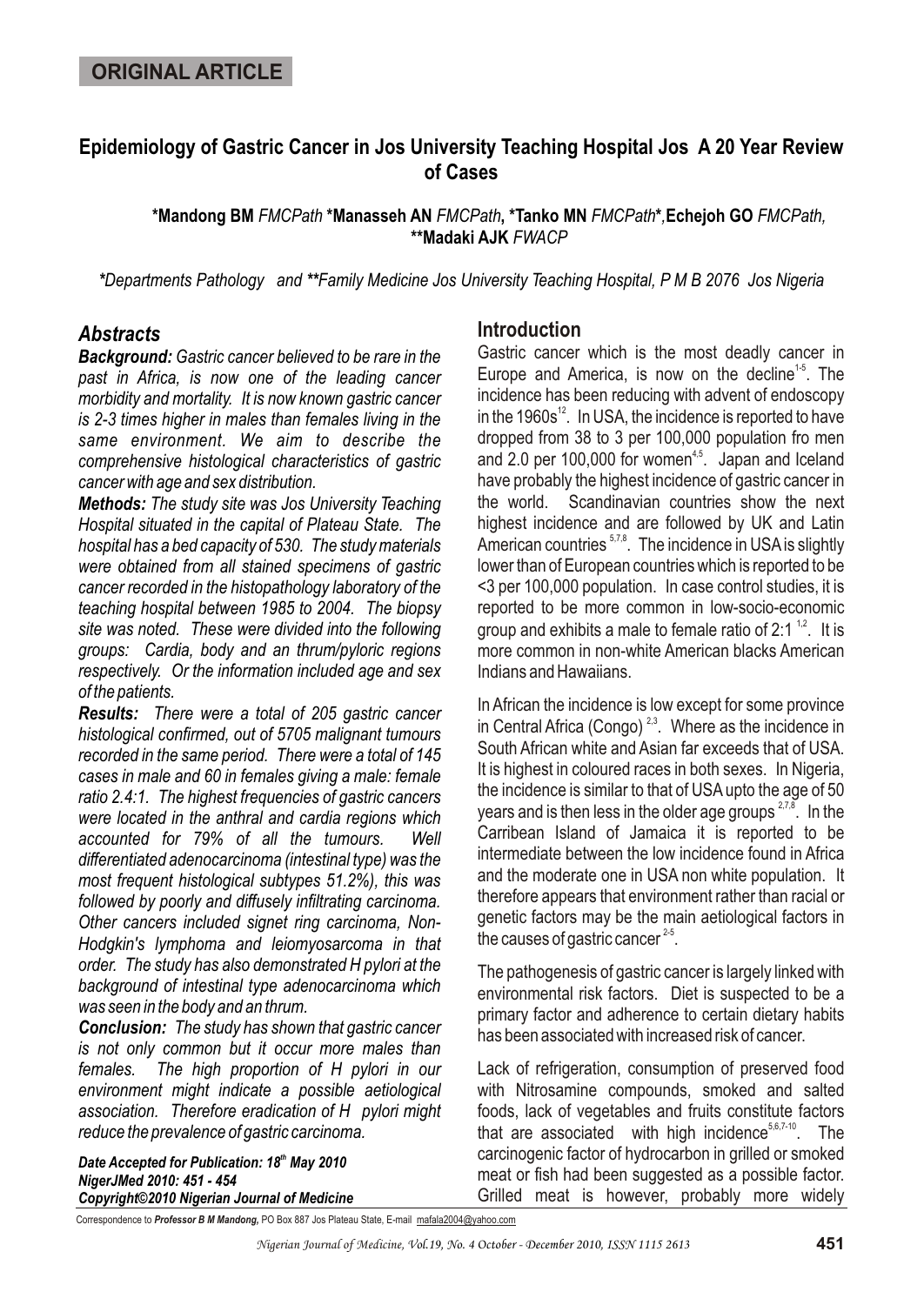consumed in USA in any other country in the world, but it has been a declining incidence of gastric cancer  $13-15$ .

It has been suggested that heavy consumption of diary products and fresh vegetable might be responsible for decreasing incidence, but in Japan, where the consumption of these products is increasing the incidence of stomach cancer is also rising  $3,4$ .

In parts of Africa, where dairy products are not widely consumed, the incidence is low. It therefore implies from the above mention observation, that not only dietary factors may be involved. Chronic gastritis association with Halicobacter pylori is said to increased the risk of gastric cancer in the affected individual by 5- 6 fold compared to subjects without gastritis  $13-16$ .

The study, therefore describes the comprehensive histological characteristic of gastric cancer, with the age of sex distribution.

## **Material and Methods**

The study site Jos University Teaching Hospital a tertiary health centre receives specimens from most of the North central state of Nigeria. Biopsy samples were obtained from all stained specimens of gastric cancers recorded by the cancer registry between 1985 and 2004. The biopsy sites were noted. These were divided into the following groups cardia, body and antrum/pyloric regions respectively. Information collected from clinical referral forms included, age and sex. The histological distribution was done according to W.H.O. 1977. Histologic classification of gastric tumours. The data was then analysed.

## **Results**

A total of 205 gastric cancers were histologically confirmed out of 5,703 malignant tumours recorded in the same period. This represented 3.59% of total cancer within the same period.

There were a total of 145 cases in males and 60 cases in female giving a male female ratio 2.4:1.

The table I shows the distribution of gastric cancer by age and sex. There is a clustrering of cases between the ages of 35 and 65 years. The highest frequency in the 56-65 years of age group, males being significantly more affected than females. The male female rate for each category was 2.5:1.

Table II shows the site of gastric cancer. In both sexes cardia and pyloric regions accounted for the highest proportion of cases.

Table III showed histological distribution of cancer. Intestinal type adenocarcinoma was mainly located in cardiac and pyloric regions which accounted for 51.2% of total histological subtypes. The diffusely infiltrating non cohesive cells were mainly located in the body and cardiac counting for 34.1%. Five cases of Non-Hodgkin's lymphoma were seen and were located at the body and cardiac regions. Of the 205 gastric cancers only 10 were early gastric lesions which were diagnosed on endoscopy. The 195 were advanced cancers beyond lamina propria.

**Table I: Age and Gender distribution of Gastric cancer**

| Δαρ<br>fure<br>.v. a<br>nuc | < 25 | 26-35 | 36-45       | 45-55 | 56-65        | 66-75 | Total |
|-----------------------------|------|-------|-------------|-------|--------------|-------|-------|
| Male                        |      |       | $\sim$<br>w | 40    | 53           |       | 145   |
| Female                      |      |       | ιυ          | ۰ö    | $\sim$<br>20 |       | 60    |
| Total                       |      |       |             | 58    |              |       | 205   |
|                             |      |       |             |       |              |       |       |

**Table II: Location gastric cancer in the stomach**

| Anatomic site  | Males | Femalest | Total | Percent of Total |
|----------------|-------|----------|-------|------------------|
| Cardia         | 45    | 25       |       | 34.1             |
| Body           | 35    |          | 45    | 21.95            |
| Antrum/pyloric | 65    | 25       | 90    | 43.95            |
|                |       |          |       |                  |

**Table III Histological subtype/location in the stomach**

| S/No |                                        | Cardia | Body | Pyloric | <b>Total No</b> |      |
|------|----------------------------------------|--------|------|---------|-----------------|------|
|      | Well differentiated<br>adenocarcinomas | 45     | 10   | 50      | 105             | 51.2 |
| 2    | Poorly different<br>iated<br>carcinoma | 16     | 51   |         | 70              | 34.1 |
|      | Signet ring carcinoma                  | 5      | 13   |         | 22              | 10.7 |
|      | Non-hodgkins<br>Ivmphoma               |        |      |         |                 | 1.4  |
| -5   | Liomvosarcoma                          |        |      | -       |                 | 1.5  |
|      | Total                                  | 70     | 78   | 57      | 205             |      |

## **Discussion**

Gastric cancers thought to be rare in the past, have now become one of the major cancers in developing countries like Nigeria (1-5).

In the present study, gastric cancer accounted for 3.59% of the cancers in the 20 year period. Similar studies in Ibadan, Western region of Nigeria showed a proportion of 4.45%. In Maiduguri North Eastern Nigeria it was 3.4% and a former study in North central Nigeria reported a figure of 3.2%. The male to female ratio was 2.4:1. This figure compares favourably with report from Ibadan (2:1) and Maiduguri (1.5:1). In other parts of the world, the ratio of male to female have been reported to be 2.4:1 in Japan, UK 2.6:1, USA 2.5:1 (4,5,9,10). This analysis shows that gastric cancer is predominantly found in males. The lowest ratio reported was from South American with male female ratio of 1.5:1  $5.14,15$ .

The distribution of gastric cancer with cardia and noncardiac region shows that gastric cardia cancers accounted for 34.5% of the gastric cancer. In this study, cardia gastric cancer in males were 45 which accounted for 21.8% of total gastric cancer. In similar studies conducted in Japan 4% was reported, which in USA 39% was reported in whites males. Male female ratio in these countries were between  $3.1$  to $6.1<sup>4,5,13</sup>$ . Reports from countries Europe and America show that gastric cardia cancer is on the increase<sup>4,5</sup>. Recent investigation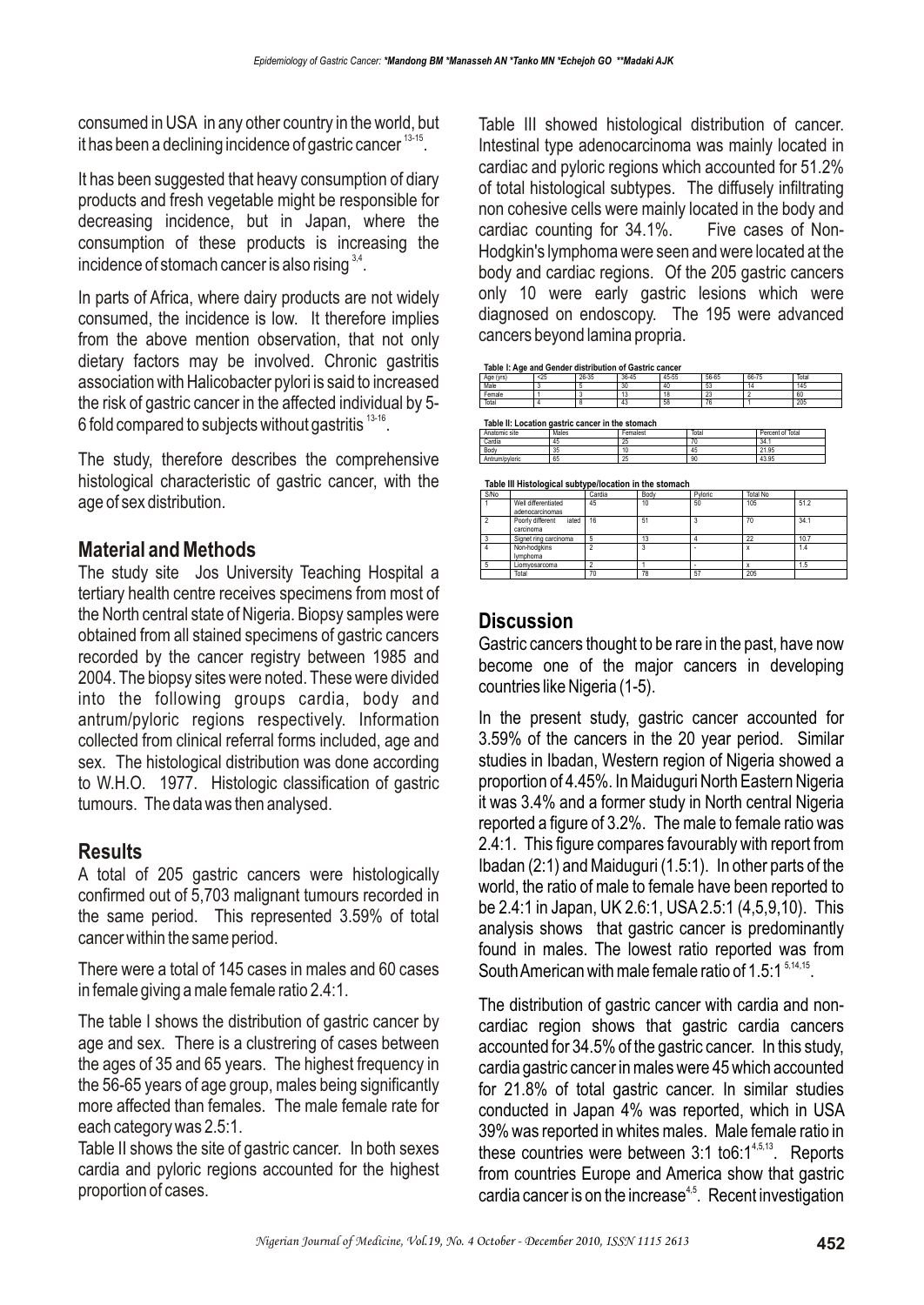of the cause suggested that two factors are of importance. For decades Barrets oesophagus, a complication of reflux eosophagitis, has been regarded as having unquantified maliganant potential and a recent Swedish study showed a strong link between reflux and adenocarcinomas of gastric cardia and lower  $o$ esophagus  $14,15$ . In view of the association between obesity and reflux and cancer of lower oesophagus and cardia, there is no strong links. However, there are trend related to diet which may be relevant. A further report from a Swedish study has shown a strong inverse relationship between cardia cancer and dietary fibre intake. This is not surprising since African diet is predominantly a large fibre diet  $23$ .

Non-cardia (pyloric anthrum) cancer was more common in male than female with male female ratio of 3:1. This is similar with cohort study conducted in USA and New Zealand. In these centre there was preponderance in whites in USA and non-white in new Zealand.

In respect of histological pattern of gastric cancer, the cardia and body shows predominantly well differentiated adenocarcinomas, (intestinal type) while diffused and signet ring carcinoma were predominantly in body of the stomach. The pathogenesis of gastric adenocarcinomas is centered on H Pylori, diet rich in nitrites and nitroamines. Since the H. Pylori was first reported by Marshal in 1983, subsequent studies have been gathered which demonstrated its relationship with gastric cancer  $16,18$ . In 1994, the international agency for research on cancer classified H. pyloric as

### **References**

- 1. Chen Liu, James M; The gastrointestinal tract: In Robbins and Cotran Pathologic Basis of Disease. Ed. Kumar Abba Fausto, Elsevier Saunder, 6<sup>th</sup> Edn. 2004; 8226.
- 2. Saill Kay, Scott MA: The stomach. In Principles and Practice of Surgical Pathology Ed, Steren G. Silverberg, Chundull Livingstone  $2^{nd}$  Ed. 1990; 1103-1107.
- 3. Edington, GM, Gulles H M. The Elementary System. In Pathology in the Tropics. Edward Arnold  $2^{nd}$  Ed. 1976; 537-539.
- 4. Joan, R K, John M.D.: Gastric cancer Epidermiology and rish factors. Clin Epidemiology 2003, 56:1-26.
- 5. Chew-wun Wu, Chin-wen Chi and Wen-Chang Liv. Gastric cancer: Expert Reviews in molecular medicine 2002.
- 6. Normark S., Nilson C., Normark BH, Hornef MW. Persistent infection with helicobacter pylori and the development of gastric cancer. Adv. Cancer Res. 2003: 90; 63-89.
- 7. Asma G, Ahmeder J, Vilma C, Cheryll C, Tailar M, Alicia S., Michael J. Cancer statistics for African Americans CA cancer J. Clin 2002; 52; 326-341.

carinogenicin humans <sup>18</sup>. Chronic H. pylori gastritis has been demonstrated to increased the risk of gastric cancer by 10 fold  $17-19$ .

In this twenty year study, only 5- cases of Non-Hodgkin's lymphoma were recorded. All the non-Hodgkin's lymphoma were of B-cell origin. There has been a strong association between H. pylori infection and gastric non-Hodgkin's lymphoma  $20.21$ . Complete regression has been recorded in patients who had H. pylori eradicated<sup>20,22</sup>.

Other risk factors associated with gastric cancer, include peptic ulcer, radiation, fruits vegetable and alcohol 17,23

In conclusion, although much is known about the causes of gastric cancer much is still shrouded in mystery. The study demonstrated that gastric cancer is 2-3 times more common in males than female.

The study also demonstrated that a high proportion of gastric cancers occurred in the region of the cardia. High proportion of the cancer in the body and another might reflect H. pylori infection which is associated with chronic gastritis and gastric cancer. It may be possible, to reduce the incidence of cancer of stomach by eradicating H. pylori infection.

### **Acknowledgement**

The authors wish to thank Mr James Goyit of the cancer registry unit of the department for keeping good records and Mrs Sarah B Ali for typing the manuscript.

- 8. Otis, W. Brawley Some perspective on Black white cancer statistics. Guest Editorial. CA cancer J. Clin 2002; 52; 322- 325.
- 9. Ogunbiyi, J O Epidemiology of cancer in Ibadan: Adult tumours Archieves of Ibadan Medicine 2000, 2:9-12.
- 10. Edington, G.M. and Maclean CMU. A Cancer Rate Survey in Ibadan Western Nigeria. Brit. J. Cancer 1965: 1947-181.
- 11. Pindiga UH, Babayo U, Omotara BO. Pattern of cancer in Maiduguri Nigeria. Highland Medical Research Journal 2004:2:42-46.
- 12. Mandong BM, Madaki AKA, Manasseh AN. Malignant Disease in Jos. A follow-up Annals of African Medicine: 2003:2:49-53.
- 13. Parker DM, Wheba SL, Ferlay. Cancer increase in five coutinents Vol. VII, Lyon: International Agency for Researsh on cancer. 1997 p 922-924.
- 14. Essteem, J.A. Latchford A., Thomas S.J. and Jankonski J,A: Commentary: Regional variations in oesophageal and gastric. Cardia cancers implications and practice; International journal of Epidemiology 2001: 39:1425-1427.